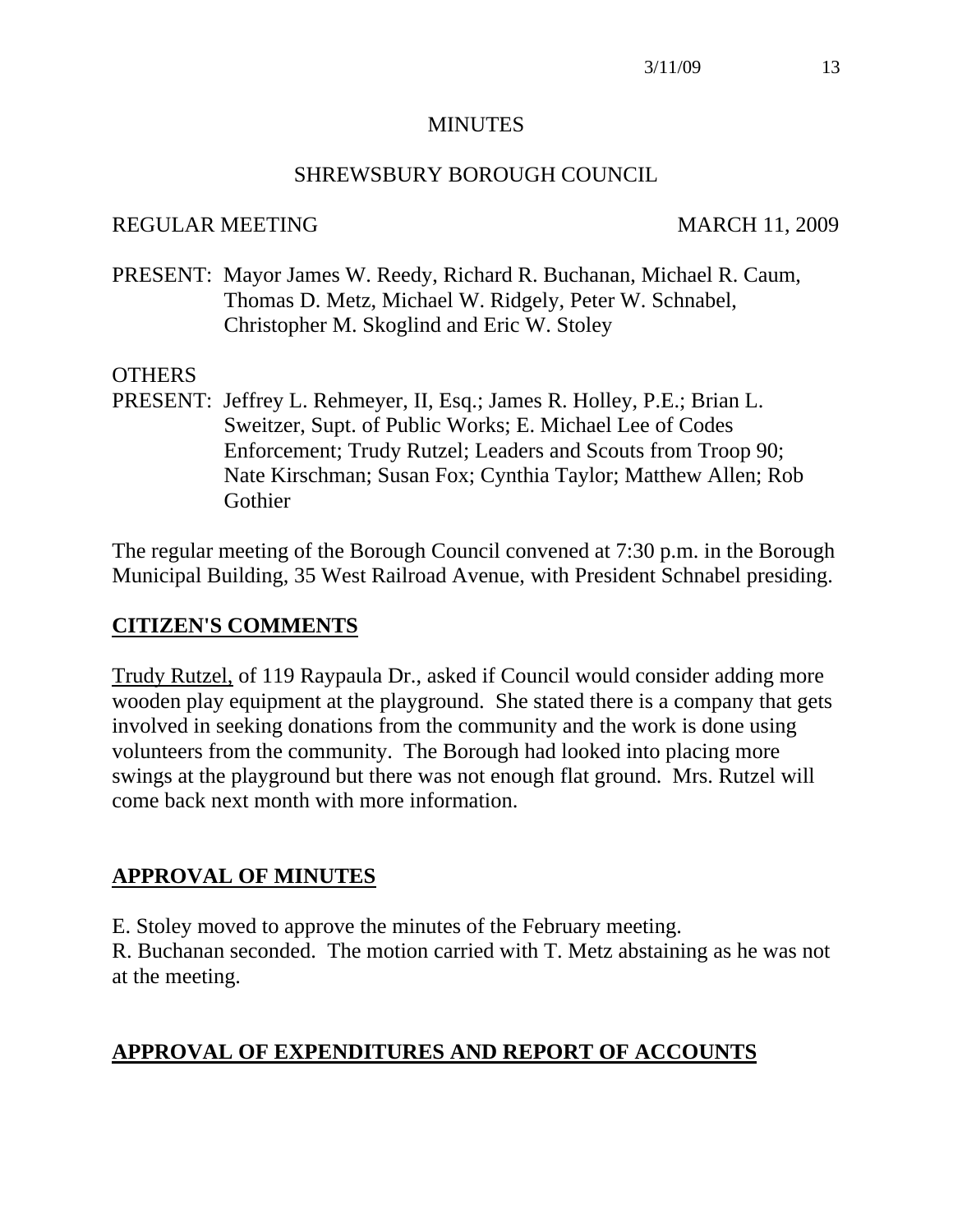M. Ridgely moved to approve the expenditures and report of accounts for December. The motion carried with all in favor. C. Skoglind seconded. The motion carried with all in favor.

M. Ridgely moved to approve the expenditures and report of accounts for January. E. Stoley seconded. The motion carried with all in favor.

# **BILL LIST**

The bill list for February was presented. General account: check numbers 9392 thru 9436; Water account: check numbers 4142 thru 4155; Sewer account: check numbers 3991 thru 4008; Highway Aid: check numbers 785 and 786.

M. Ridgely moved to approve the bill list for February.

T. Metz seconded. The motion carried with all in favor.

# **SUBDIVISION AND LAND DEVELOPMENT BUSINESS**

CVS Final Land Development Plan #2008-2 Corner of Constitution Avenue and Main Street

Matthew Allen of Bohler Engineering and Rob Gothier of J. C. Barr Properties were present. The buildings that housed the Getty gas station and Grace's Florist will be demolished to make way for the new CVS store. Ground water recharge is not allowed at the site because of past contamination from the fuel tanks. There is a note on the plan that restricts the height of the bushes to 36" and is the responsibility of the store manager to oversee maintenance. Snow removal will be in the rear so the sight view will not be blocked.

Eng. Holley recommended approval of the final land development plan contingent on the following comments:

- 1) Approval letter from the Shrewsbury Vol. Fire Chief
- 2) PA DOT's highway occupancy permit for driveways, water and sewer connections
- 3) Notarized signature of owner
- 4) Payment of all fees
- 5) Approval from Met Ed to use Met Ed right-of-way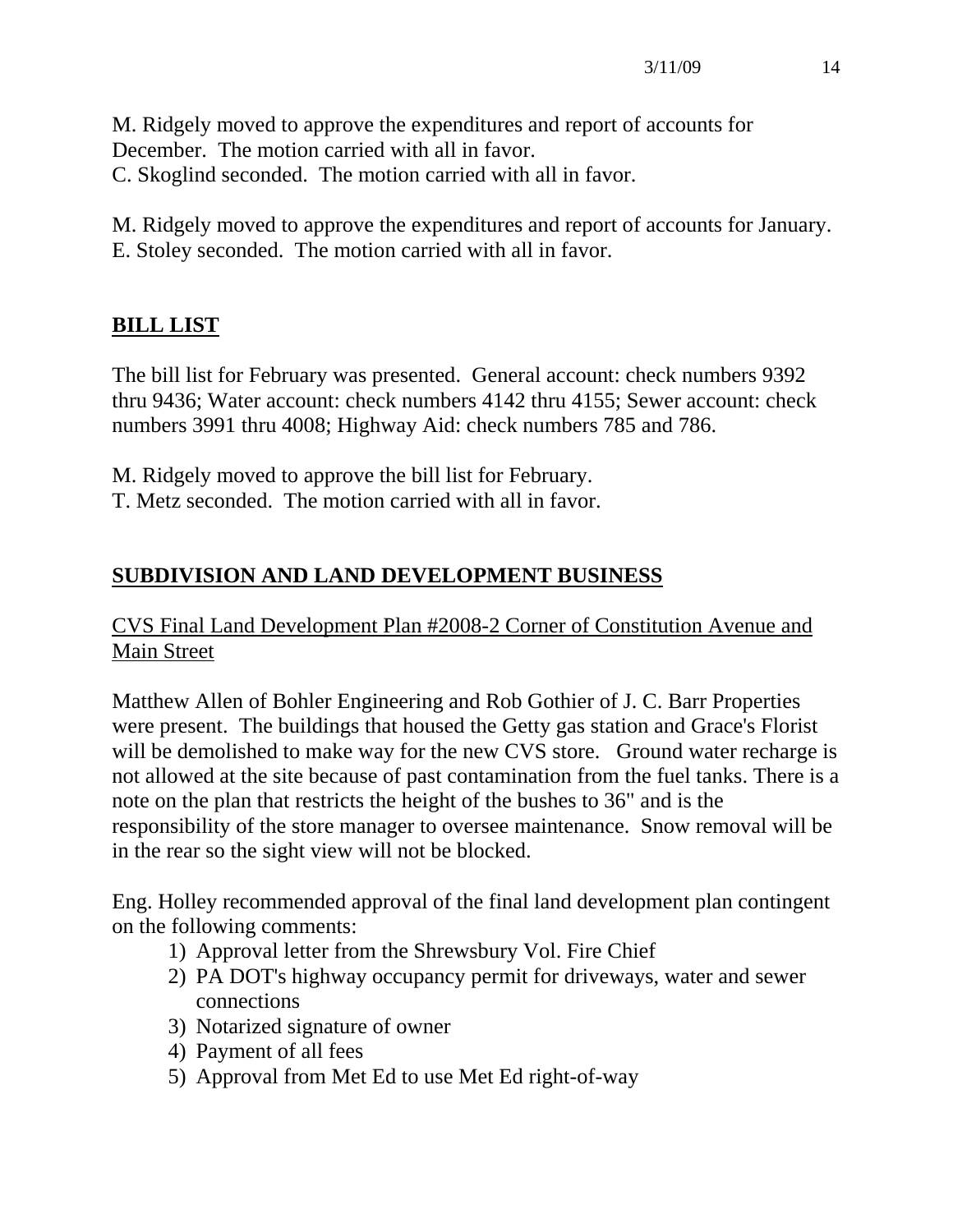E. Stoley moved to approve the final land development plan contingent on the above five conditions being met. C. Skoglind seconded. Roll call vote:

| <b>Buchanan</b> | yes, in favor |
|-----------------|---------------|
| Caum            | yes, in favor |
| Metz            | yes, in favor |
| Ridgely         | yes, in favor |
| Skoglind        | yes, in favor |
| Stoley          | yes, in favor |
| Schnabel        | yes, in favor |

When asked, Mr. Allen and Mr. Gothier accepted the conditions for final approval.

## **Southern Regional Police Department** – Richard R. Buchanan

Buck stated the D.A.R.E. program has been cut due to funding being eliminated and the member municipalities in the Southern Regional Police Commission all agreeing not to fund the program. Glen Rock Borough may be sending a letter asking to limit its expenditures to a certain dollar amount for 2010. They may become a customer rather than a voting member.

# **Codes Enforcement** – E. Michael Lee

An enforcement notice was sent to 34 South Main Street for accumulation of junk and abandoned vehicles. The pole at 436 South Main Street is in the process of being repaired with new signs being permitted.

## Inspections

Mike said all inspections will be done by Commonwealth Inspections but his office will still handle the permits and zoning work. Mike will be a back-up inspector.

**Water & Sewer** – Richard R. Buchanan

Kirschner Road Sewer Repair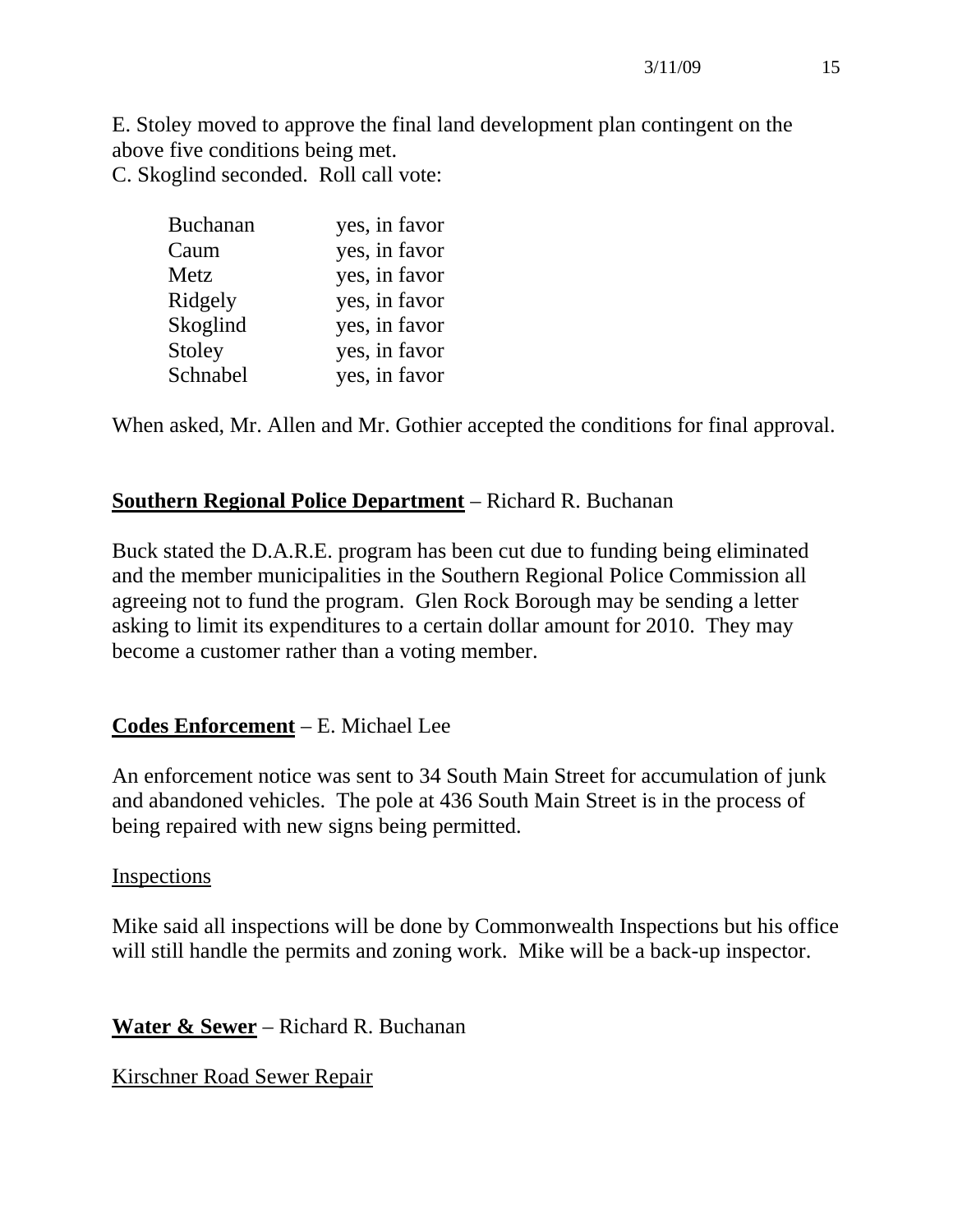The Public Works Department repaired a sewer leak last month to eliminate ten thousand gallons per day of infiltration. Infiltration is a constant battle.

## Grease Problem

Another incident occurred at the Mason Dixon Restaurant and the property owner agreed to pay the cost to open the lines in the amount of \$1,360.00. The owner has agreed to increase their maintenance with their own contractor and receive no fine.

R. Buchanan moved to accept payment by the shopping center of the cost of \$1,360.00 to open the lines with no fine, providing the grease trap contractor comes in on an as-needed basis.

M. Ridgely seconded. The motion carried with all in favor.

# **Public Roads & Lighting** – Christopher M. Skoglind

## Crack Sealing

B. Sweitzer will investigate renting a crack sealing machine to do more crack sealing this year.

## Street Sweeping

Ross Industries will sweep the streets this year using one sweeper between April 6 and April 14.

# Widen Intersection at North Main Street and West Clearview Drive

In exchange for the right-of-way, the property owner is asking for curbing and sidewalk from Main Street to the end of his property. He is allowing the right-ofway to be behind the large rock and the pole will not need to be moved. Eng. Holley will do the highway occupancy permit application and obtain the permit. T. Metz stated the DCED grants have been eliminated until the economy improves.

# **Public Lands & Buildings and Finance** – Michael W. Ridgely

# **ENGINEER'S REPORT**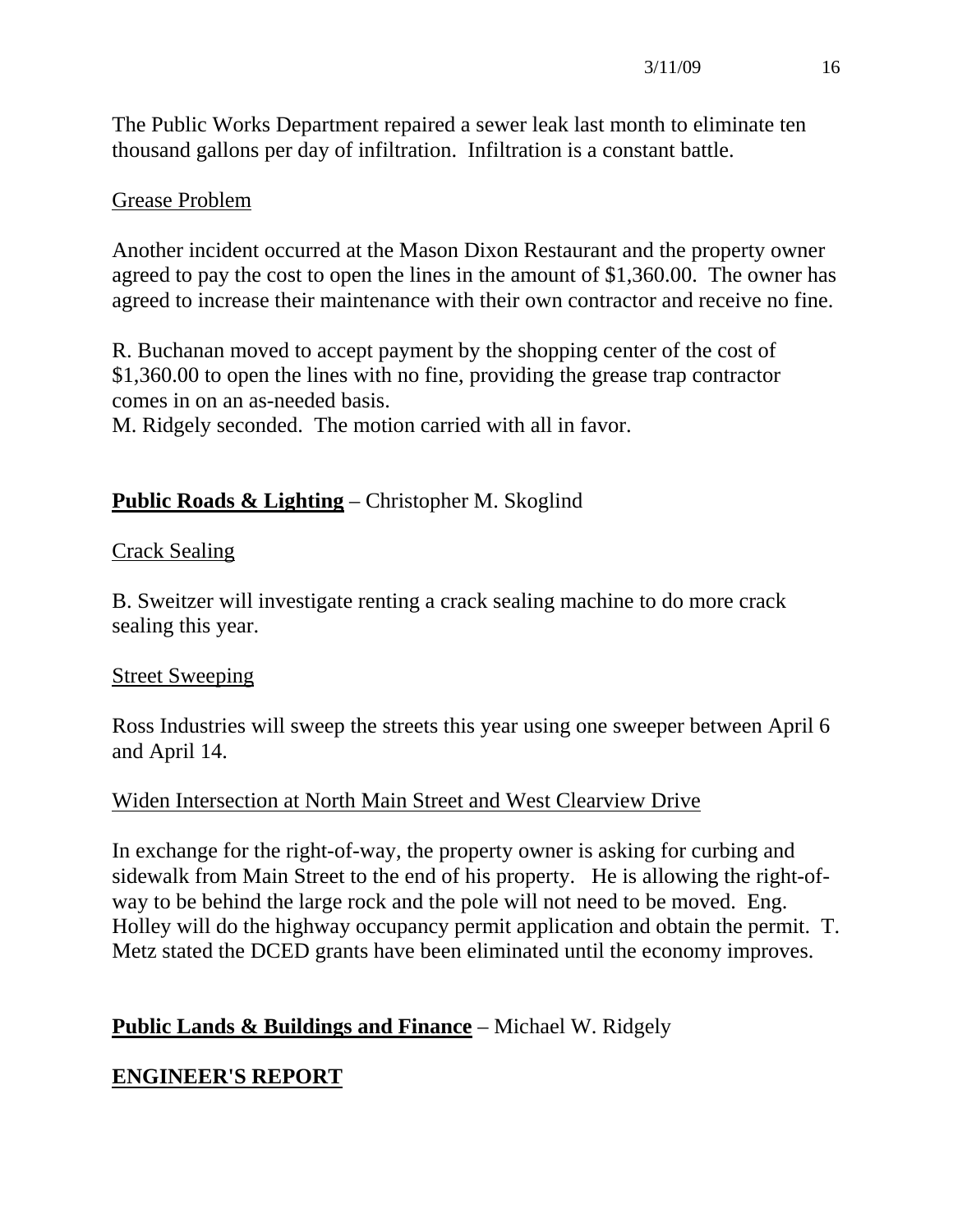## Cost Sharing Report

Eng. Holley and B. Sweitzer met with New Freedom Borough officials to review the 2008 proportionate sharing report. The plant was very close to an enforcement action by DEP/EPA; the non-compliance of the WWTP in 2007 was the reason large sums of capital expenses were incurred in 2008. The New Freedom plant is considered a major discharger and is subject to a higher level of scrutiny by the Federal and State regulators. The Borough was not aware of it's share of those expenses until after the 2009 budget was adopted. New Freedom Borough will send quarterly updates.

# **SOLICITOR'S REPORT**

To be discussed later.

# **Public Safety, Welfare and Personnel** – Michael R. Caum

## Water Licenses

William Murphy, Carey Waugh and Rob Seidenstricker are scheduled to take the Water Operator's License test on April 2 and if they pass, they will each receive a \$1.00/hour raise.

# **Secretary's Report** – Cindy L. Bosley

# York County Boroughs Association Meeting

The next meeting is March 26. M. Ridgely and P. Schnabel will attend.

## Township's Referral of Stray Cat Problem

Three weeks ago, a Township resident came to the office and stated he was referred to the Borough by the Township office with the hope that we would solve his stray cat problem. He had borrowed a trap from the S.P.C.A. and when he took the trapped cat back to the S.P.C.A., he was told that the Township does not have a contract and they could not take the cat. He came to our office to ask if the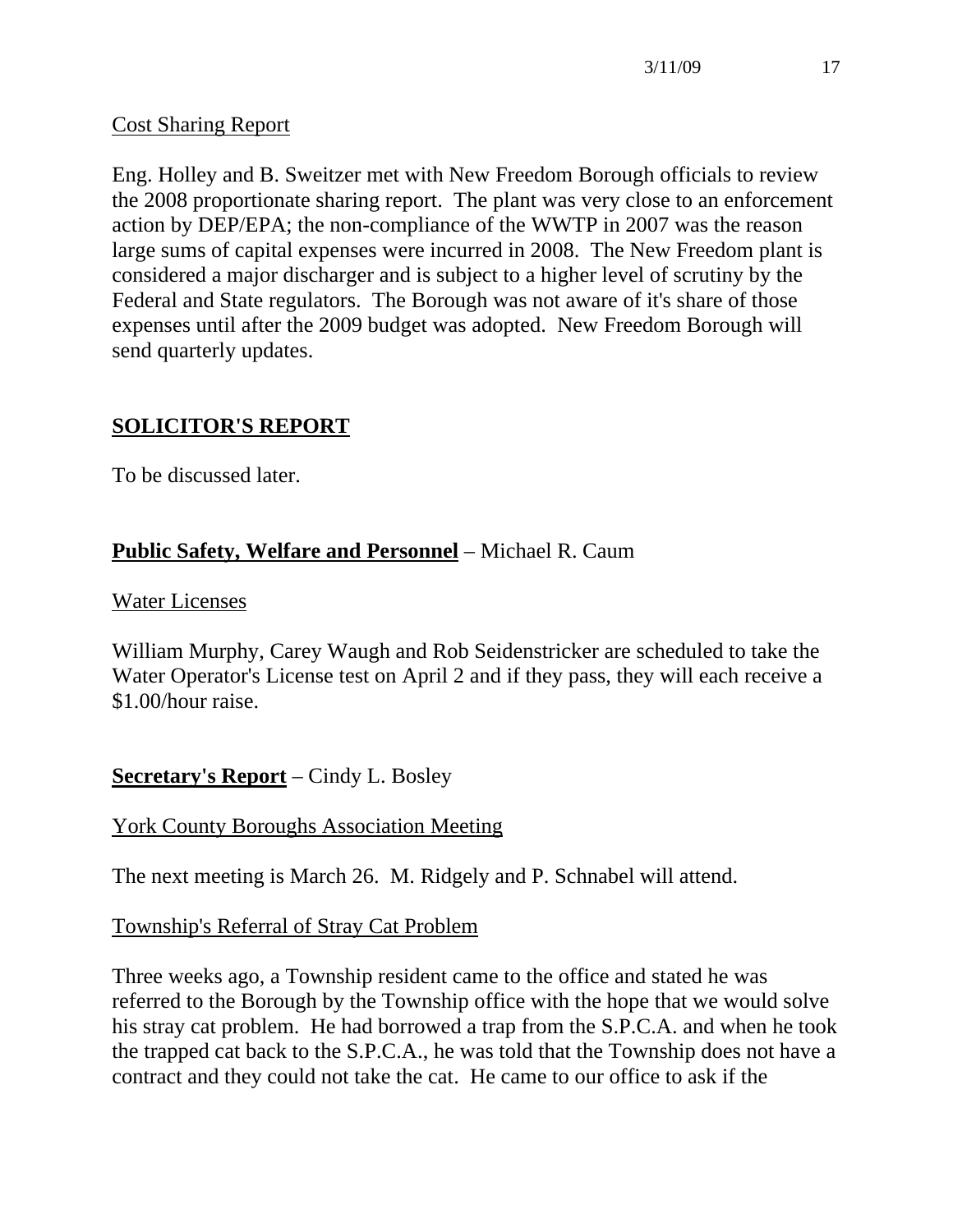Borough's animal control officer would take the cat up for him. The office told him he needs to attend a Supervisor's meeting.

## **York Area Tax Bureau** – Thomas D. Metz

T. Metz is concerned our earned income revenue may be short due to the state of the economy.

## **Subdivision, Land Development and Zoning** – Eric W. Stoley

## **Planning Commission/Regional Planning Commission** – Eric W. Stoley

#### Regional Comprehensive Plan

E. Stoley attended the regional planning commission meeting last week. The statement that the Township wants no part of the regional police is not appropriate to be included in the plan. Copies will be provided either by paper or by disk to the Planning Commission, Council and Sol. Rehmeyer. After the review is finished, the Borough will schedule a public hearing to adopt the plan.

## **UNFINISHED BUSINESS**

## **NEW BUSINESS**

## **COMMUNICATIONS**

## Fire Company Annual Appreciation Banquet

The annual banquet is Saturday, March 28. Please R.S.V.P. by March 21.

## Economic Development Work Sessions

Everyone received a copy of the upcoming work session schedule.

## New Radio System Update